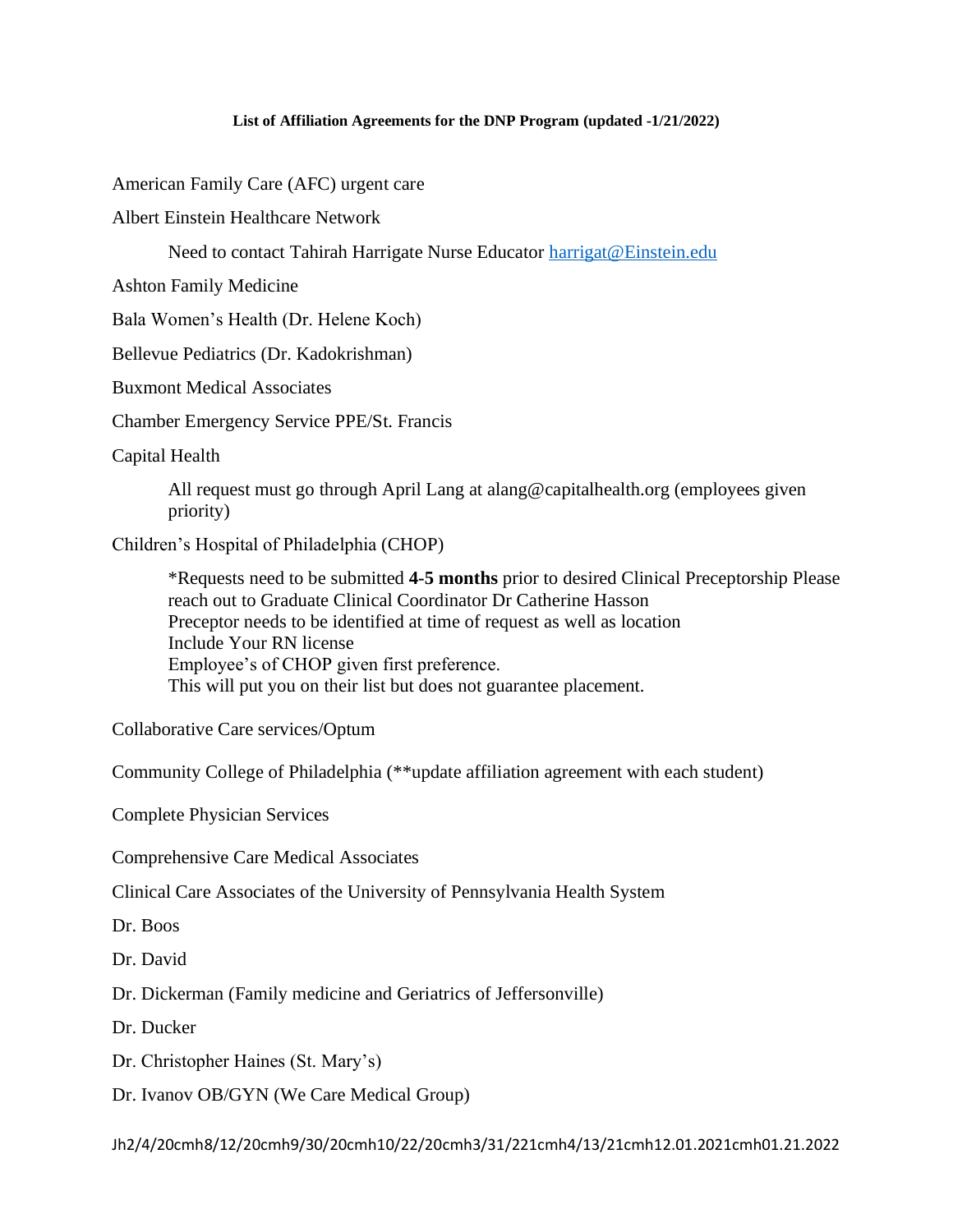Dr. Thomas Marzili MD NJ Dr. Widerman Drexel University Esperanza Health Center (Will only take students who speak Spanish) Excel Medical Center Fox Chase Cancer Hospital Greater Philadelphia Cardiac Association Holy Redeemer Home Care and Hospice Holy Redeemer Hospital Holy Redeemer Physician and Ambulatory Services HRC Medical Associates Intuitive Women's Health LLC (Dr. Rezvina) Jefferson Health (TJUH center city, Methodist and ambulatory Center City)

> (To register for a Student Clinical Rotation or as Clinical Faculty, *Click the link below.* <https://hr.jefferson.edu/nursing-careers/orientation/student-faculty-registration.html>

Contact NP clinical placement coordinator: Bryan Wright Bryan. Wright@jefferson.edu

Jefferson Health Northeast

(To register for a Student Clinical Rotation or as Clinical Faculty, *Click the link*  <https://hr.jefferson.edu/nursing-careers/orientation/student-faculty-registration.html>

Contact NP Clinical placement coordinator Jefferson North East: Mary Walsh - [mary.walsh2@jefferson.edu](mailto:mary.walsh2@jefferson.edu)

\*\*Contact Bryan Wright all students doing preceptorships, mentors or completing their DNP project must complete required 3 documents

# Jefferson Health Abington

(To register for a Student Clinical Rotation or as Clinical Faculty, *Click the link below.* <https://hr.jefferson.edu/nursing-careers/orientation/student-faculty-registration.html>

Contact NP placement coordinator Jefferson Abington: Tenia Mathis - [Tenia.Mathis@jefferson.edu](mailto:Tenia.Mathis@jefferson.edu)

Langhorne Physician Group (St. Mary's Hospital Physician group)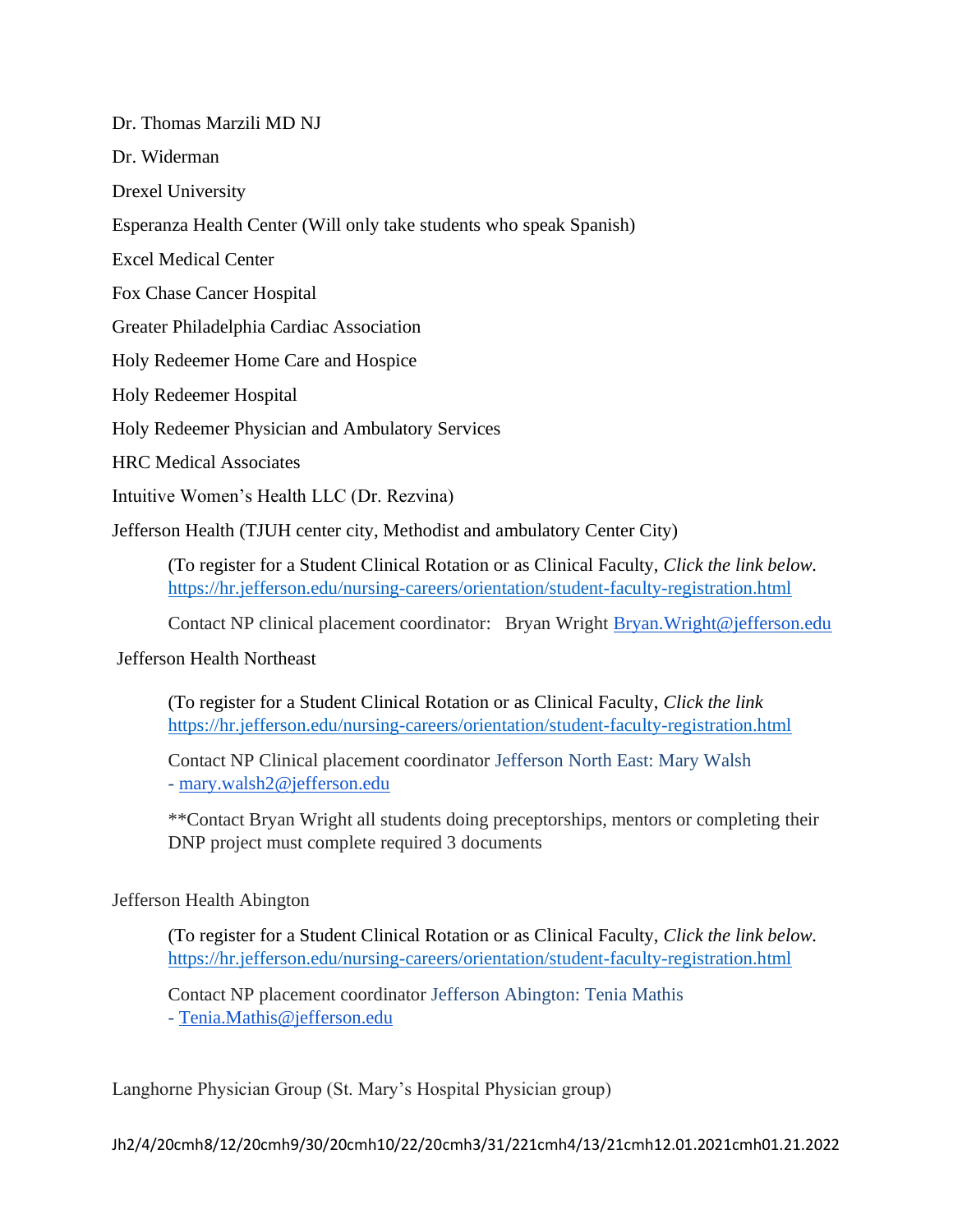Physician or NP need clearance from Lauren (Hafner-Gordon) [lhafner@St.Maryhealth.org](mailto:lhafner@St.Maryhealth.org)

Life Cycles Health Services Inc (Dr. Janya Bronzell-Wynder) Student must have NJ License

Mental Health Clinic of Passaic NJ (Dr. R. Bhalla

Mercy Accountable Care LLC (Mercy Senior Health/Trinity Health)

Mercy Primary Care

Michelle Scannapieco, MD

Newtown Cardiology Associates

PM Pediatrics Management Group (PM Pediatrics Urgent Care)

Please reach out to Dr. Hasson Graduate Clinical Coordinator if interest in a rotation at PM Pediatric Urgent Care

Pinnacle Physician Group/Dr. Murray Brand Associates

Promedia/Manor Care

Public Health Management Corporation (PHMC)

Quality Community Health Care

St. Christopher's Hospital for Children/Tower Health Affiliation

Need to email the following three persons if find preceptor associated with St. Christopher's Hospital System.

\*Contact persons Kimberly Blatt: [Kimberly.blatt@towerhealth.org](mailto:Kimberly.blatt@towerhealth.org)  \*Melissa Alfieri [Melissa.alfieri@towerhealth.org](mailto:Melissa.alfieri@towerhealth.org) \*Jacqueline Gonzalez [Jaqueline.Gonzalez@towerhealth.org](mailto:Jaqueline.Gonzalez@towerhealth.org)

St. Francis Medical Center/ soon to be part of Capital Health)

# St. Mary Medical Center

\*Contact Bonnie Koon [bkoons@stmaryhealthcare.org](mailto:bkoons@stmaryhealthcare.org) Student most go to medical staff office located on the 1<sup>st</sup> floor outpatient bldg. to get an ID badge (located across from medical records) Complete St. Mary's clinical rotation request form Proof of liability insurance with every student Students RN license

# Suburban Geriatrics

Temple Physicians Inc.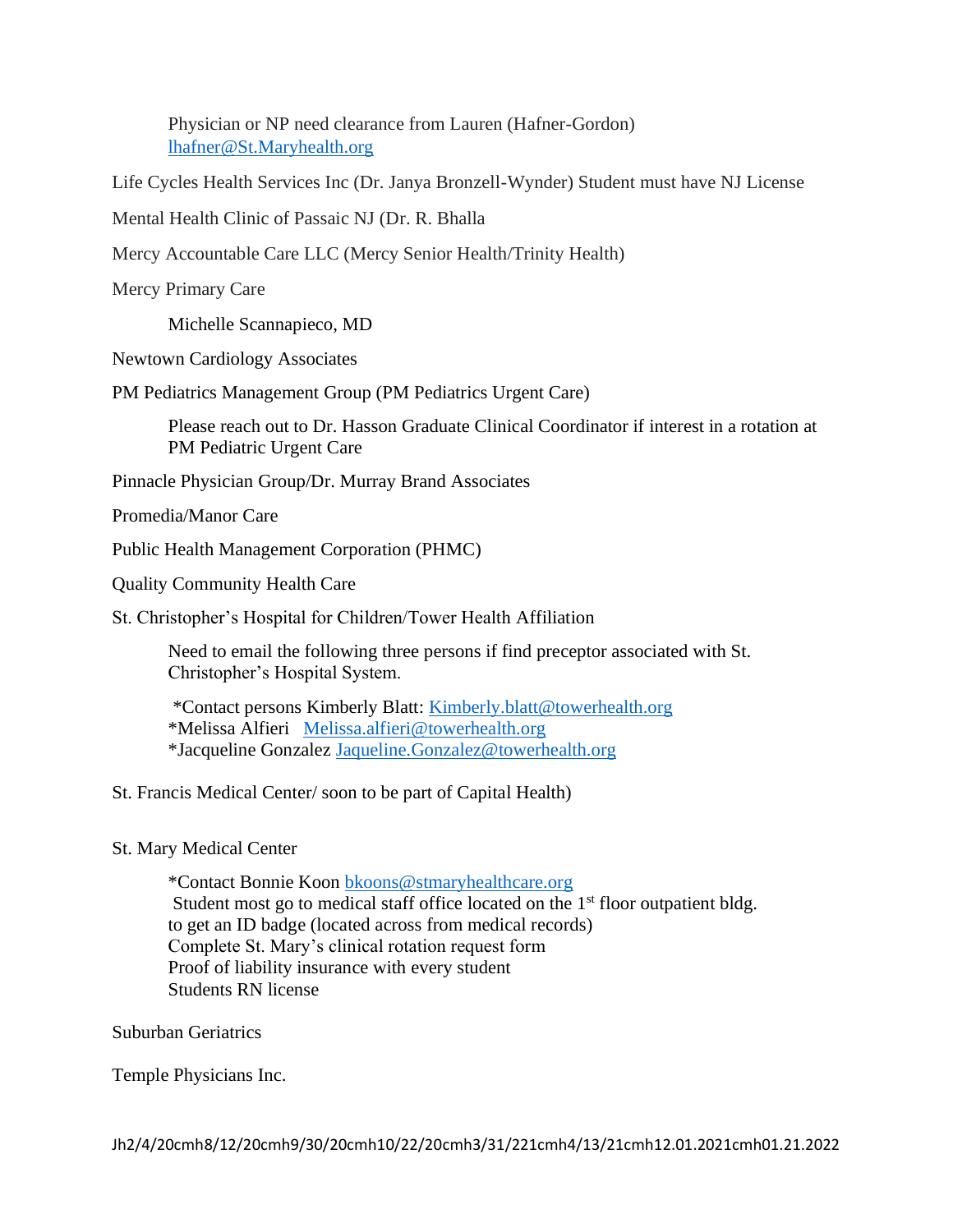\*In addition to the university, you must notify Temple's nurse educator, Lois Scipione at [lois.scipione@tuhs.temple.edu,](mailto:lois.scipione@tuhs.temple.edu) of your preceptorship

\*\* All students completing mentorship, preceptorship or DNP Scholarly Projects need to contact Lois Scipione

Temple University Hospital, Inc.

\*In addition to the university, you must notify Temple's nurse educator, Lois Scipione at [lois.scipione@tuhs.temple.edu,](mailto:lois.scipione@tuhs.temple.edu) of your preceptorship

\*\* All students completing mentorship, preceptorship or DNP Scholarly Projects need to contact Lois Scipione

The Heart House

#### Tower Health (Chestnut Hill, St. Christopher's, THMG, THUC)

1<sup>st</sup> Consideration to employees of in the Tower Health System Reading hospital and Pottstown hospital use CME computer system \*Contact persons Kimberly Blatt: [Kimberly.blatt@towerhealth.org](mailto:Kimberly.blatt@towerhealth.org) (urgent care) [lisa.diegel@towerhealth.org](mailto:lisa.diegel@towerhealth.org) (other contact) exchange information

\*special procedure for non-vaccinated

TriValley Primary Care, PC

\*60-day notification prior to placement

Corporal Michael J. Crescenz Veterans Affairs Medical Center

\*In addition to the university, you must notify the Philadelphia VA's nurse educator, Deborah Capone-Swearer at Deborah.Capone-Swearer@va.gov, of your preceptorship

Walgreens Healthcare Clinic

Widener Community Nursing Clinic

Verre Pediatrics/Dr. Privorotsky

Vybe Urgent Care

University of Pennsylvania (only for DNP program mentorship)

Mainline Health System

\*\*\* Mainline Health System has a special approach to preceptorships. Each student has a separate affiliation. Student needs 3-4-month lead time. Please see below.

# **You have already secured a MLH or MLHC preceptor**: